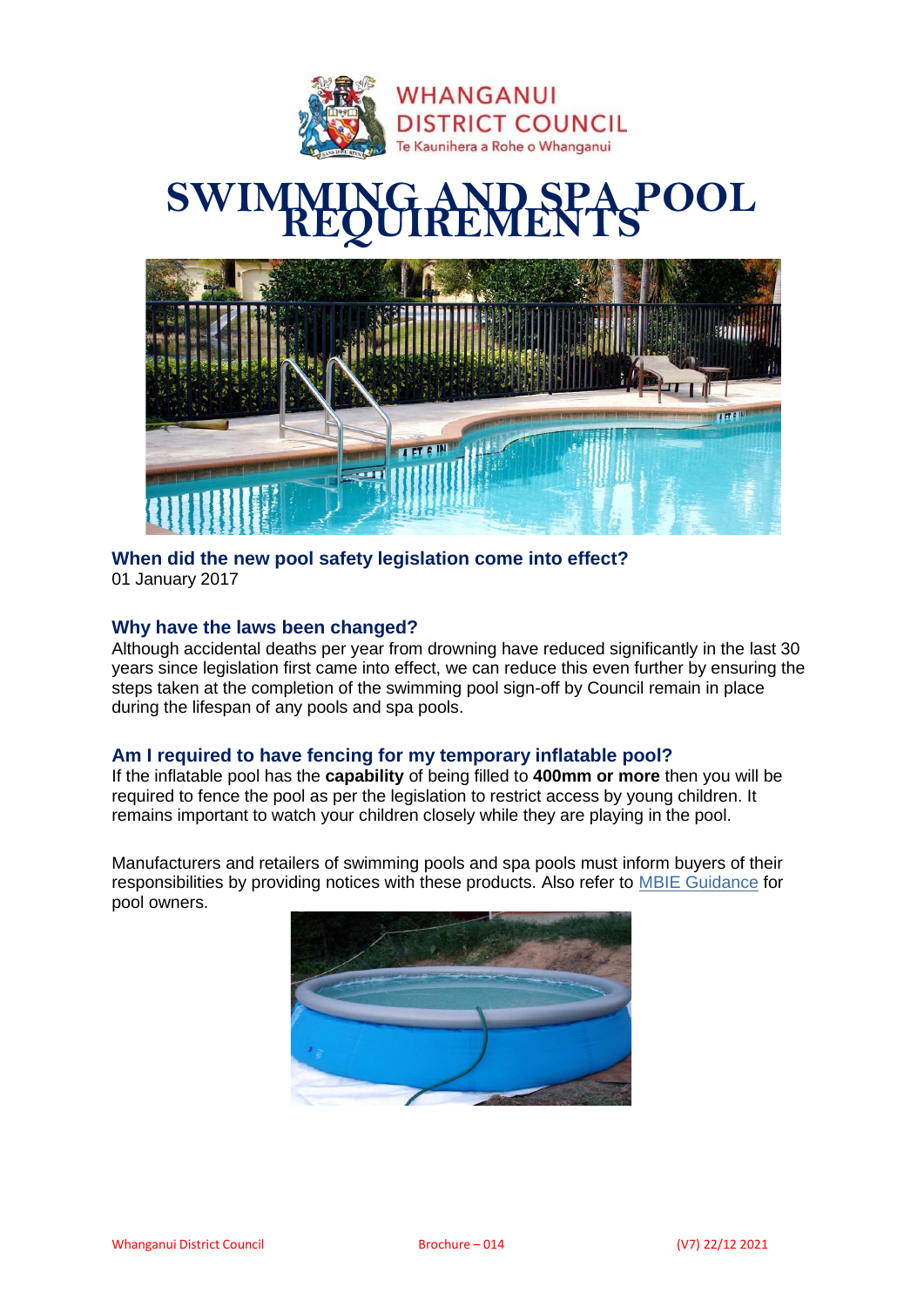## **Does my spa pool need a fence and/or a building consent?**

As disclosed in the MBIE Guidance document *Building work that does not require a building consent,* specifically S21A, a building consent is **not** required for the means of restricting access where a safety cover is used on a small heated pool, such as a spa pool if it meets the following criteria:

- $\bullet$  be less than 5m<sup>2</sup> surface area of the water
- be a minimum 760mm high
- have no steps
- have a complying lockable lid

If the cover used does not comply with Building Code clause F9.3.5, it is not considered to be a safety cover. For a safety cover to comply with F9.3.5 it must satisfy all of the following:

- Restrict the entry of children when closed
- Be able to withstand a reasonably foreseeable load
- Be able to be readily returned to the closed position
- Have signage indicating its child safety features

## **Closers or Locks:**

Fastenings must be capable of maintaining the cover in place so that there is no opening that a 100mm sphere could pass through when a 10kg force is applied to the cover in any direction and at any location and;

- have hold down straps fitted with lockable plastic snap buckles, width of 33mm; or
- metal padlocks

If your small heated pool does not have all of the above then you will be required to fence it.

Where a small heated pool has a compliant safety cover, it also does **not** need to be inspected every three years as fencing to other residential pools are (section 162D of the Building Act 2004).

As of 1 September 2017, manufacturers and retailers of swimming pools and spa pools must inform buyers of their responsibilities by providing notices with these products. It is the owner's responsibility to ensure fences, self-closing gates and latches continue to operate correctly and are maintained.

## **Will the current fencing around my pool meet the new fencing requirements if it complied with the Fencing of Swimming Pools Act 1987?**

If your fence already complied then you should not need to do anything further. You will need, however, to ensure your pool is inspected every three years.

## **Do I have to make my boundary fence comply on my neighbour's side to meet pool safety requirements?**

No, as long as you maintain the height requirements to prevent access to your own pool.

#### **What are the changes to doors opening into pool areas?**

All doors must be self-closing or be fitted with alarms that go off if the doors don't close after someone goes through them.